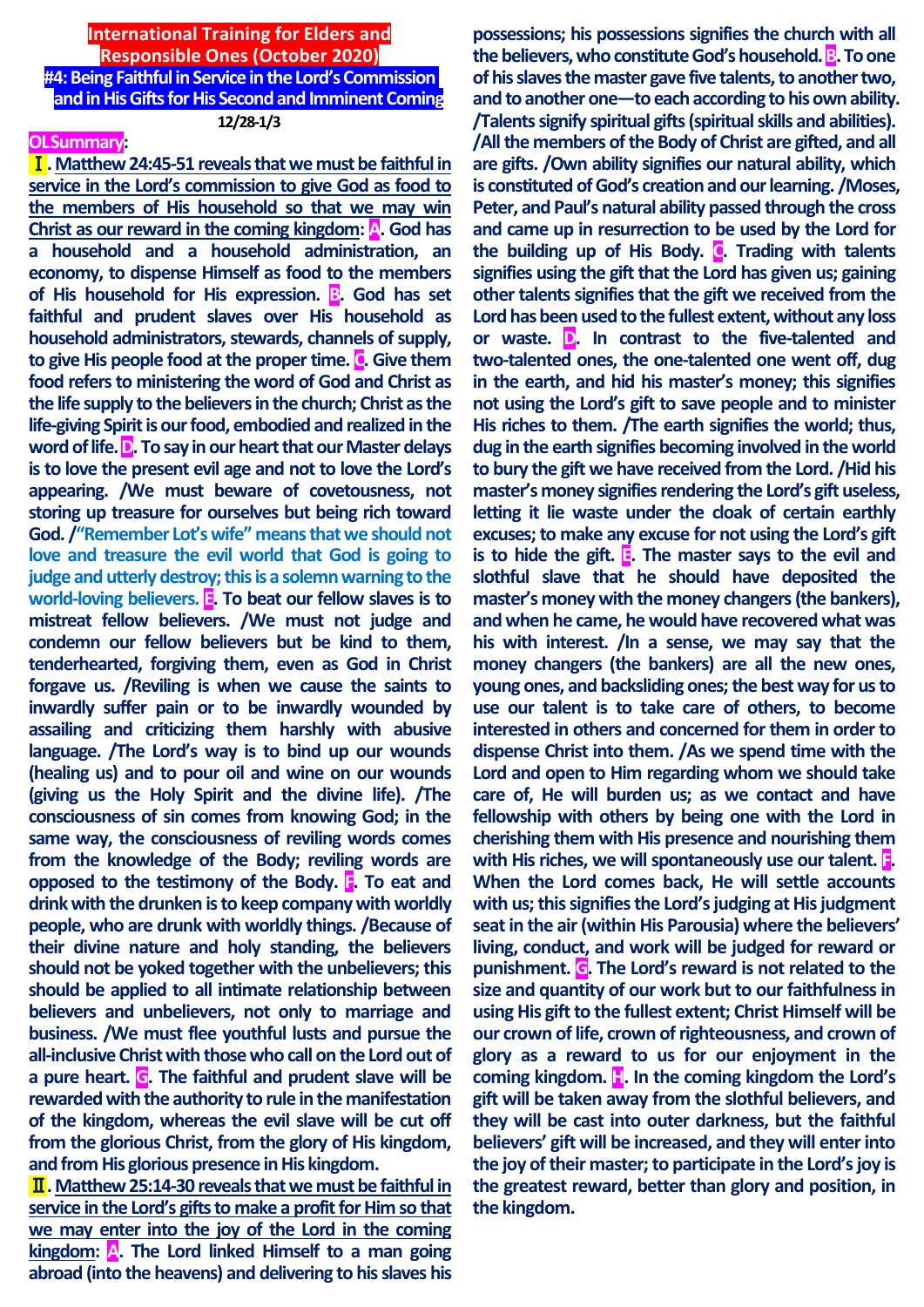## CP1:Faithful and prudent slave who gives food to the people around at the proper time

OL1: Matthew 24:45-51 reveals that we must be faithful in service in the Lord's commission to give God as food to the members of His household so that we may win Christ as our reward in the coming kingdom: Matt. 24:45-46 Who then is the faithful and prudent slave, whom the master has set over his household to give them food at the proper time? Blessed is that slave whom his master, when he comes, will find so doing. If I did not labor adequately in the Word and came to speak to you, I would just be ministering to you "a cup of coffee and some doughnuts." To cook a nourishing, good breakfast, requires your diligence.Faithful here equals diligent.

The Lord's possessions are always around you. The believers, the churches, and even the more all the sinners are around you. It is your duty, your obligation, to minister food to them. If they are sinners, you have to minister the gospel of grace to them as the food they need. If they are believers sick of something, then you need to minister some word from the Bible that suits their condition, either to nourish them, to heal them, to strengthen them, or to wake them up. To do this is to be a faithful and prudent slave, ministering the proper food to the Lord's possessions, which are all kinds of persons, at the proper time. When you enter into your office, you must realize that this is one of the proper times to minister the proper food of the gospel to the unbelieving ones. When you go to school, ... all the classmates around you are the Lord's possessions delivered to you that you may take the opportunity, the proper time, to minister the gospel to them.

OL2: To say in our heart that our Master delays is to love the present evil age and not to love the Lord's appearing. To beat our fellow slaves is to mistreat fellow believers. Matt. 24:48-50 But if that evil slave says in his heart, My master delays, And begins to beat his fellow slaves …, The master of that slave will come on a day when he does not expect him and at an hour which he does not know,

You waste your time of service in beating. Instead of doing the service, you beat the brothers, the fellow slaves. Many of the brothers can testify that they never heard me beating others by criticizing or exposing them. My only burden is to release messages. Although I have no intention of exposing anyone, many are exposed by the light in the messages I release. That is not my job but the Lord's work. We all have to stop our criticizing, judging, opposing, and murmuring as a kind of beating. We must spend our time, our energy, and our everything to do a positive service for the Lord's interest.

#### Application to the Serving ones

All the brothers and sisters in the church should be the serving ones. For that, few should rise up first and take the initiative in serving.When serving, the first important thing is to spend time in making delicious, nutritious meals. It's a nutritious and delicious dish. In order for you to provide a delicious and nutritious spiritual meal, ❶you should think about and pray for the new ones whom you will serve the

food, ❷2think about and pray for the food from the viewpoint of God's need, and  $\bigotimes$ think about and pray for making the food easier for them to eat from the viewpoint of the new ones, **4** fellowship with brothers and sisters to do the service of the Body, ❺make conversation (fellowship) with the new ones to make the food delicious and enjoyable. The dishes made in this way with love and time, unlike the "coffee and doughnut" meals, can appropriately nourish new ones."

The church in Kobe uses the end year and New Year time to plan a variety of event that people can join also by Zoom.

- ①12/20 (Lord's day):PM3:30-4:30 Gospel Song Meeting
- ②12/27 (LD):PM3:30-4:30 Year End Blessing Meeting
- ③12/28 (Mon):PM6: 00-9:00 Responsible ones Blending
- ④12/29 (Tue):PM7:00-9:00 Year-end prayer meeting
- ⑤12/31 (Thu):PM6:30-8:00 Year's end Count blessings Meeting, Prayer meeting & Night view BLD
- ⑥ 1/1 (Fri): AM6:00 Sunrise Viewing BLD & 10:00-12:00 New Year Meeting & PM BLD
- ⑦1/2 (Sat): Gospel/Visits BLD in each district
- ⑧1/3 (LD): New Year's Lord's day Meeting in each VG & PM1: 30-2:30 Zoom New Year's Meeting
- ⑨1/4 (Mon): PM Gospel/Visits BLD in each district
- ⑩1/5(Tue): PM Gospel/Visits BLD in each district
- ⑪1/9(Sat):10-12:00Kansai Responsible ones meeting
- ⑫1/11(Mon, Holiday):AM Gospel/Visits BLD & PM6:00-9:00 Responsible ones BLD

Beside these, there are Crystallization Study training on the book of Job, Proverbs, and Ecclesiastes from 12/23-1/8 (4 messages per week). In all these events, more brothers and sisters can participate to advance "everyone grows and everyone functions" in the fellowship and oneness of the Body of Christ and the flow of the Holy Spirit.

Don't have jealousy nor a competitive mind when you serve. When you serve with jealousy or a competitive mind, you will look for the mistakes of brothers and sisters, condemn and blame them. 2 Cor. 3:6 Who has also made us sufficient as ministers of a new covenant, ministers not of the letter but of the Spirit; for the letter kills, but the Spirit gives life. For example, you find trivial mistakes in brothers and sisters' service, and you get angry and blame. And in addition to this, you will start bringing up his previous failures. This exposes that you are not confessing the sins of your own jealousy in the previous matter. You ought not to be vessel unto dishonor to put in jealousy or competitive mind, but a precious vessel filled with Christ, to dispense Christ to others in love. Please confess you sins, remove the uncleanness, and serve with a pure heart. Prayer: "Lord Jesus, let me be a faithful and prudent slave, supplying food according to the needs of all kinds of people. I will prepare myself by pursuing the Word and think about the words worthy of nourishing, healing and awakening and pray so that I can serve a delicious meal to those around me. I actively serve for the Lord's interests without beating my fellow slaves wasting time by criticizing, judging, and murmuring."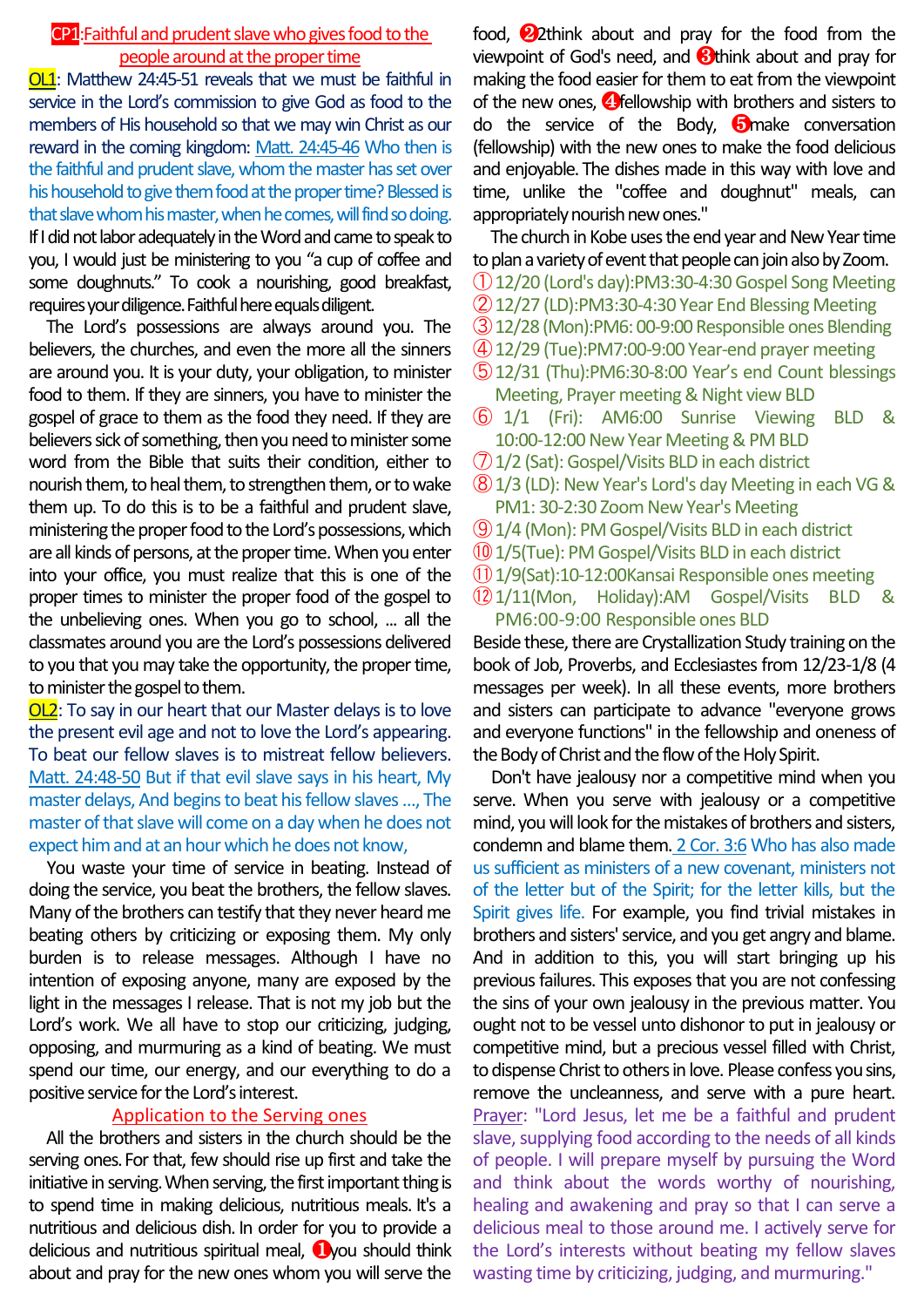## CP2:Have a manner of life that expresses Christ with patience, diligently seek the gospel and truth and bear the burden you received from the Lord and the church

**OL1**: To eat and drink with the drunken is to keep company with worldly people, who are drunk with worldly things. Matt. 24:48-50 But if that evil slave says in his heart, My master delays, And begins to beat his fellow slaves and eats and drinks with the drunken, The master of that slave will come on a day when he does not expect him and at an hour which he does not know,

When you are beating the saints, you are still interested in the church life.... Because you are so "burdened for the church" and so interested in the church life, you criticize the brothers and the sisters.

Once you make the decision to forget about the church, to have no interest in the church, you enter into the loving of the world, and you keep company with worldly people who are always being stupefied by this age. A saint who loves the world has no heart to talk about what elders are good or bad. He may once have been beating his fellow slaves, but now he is fully occupied with worldly enjoyment. He is now eating and drinking with the drunken. Nearly every day may be a happy day to him, and nearly every weekend a pleasant weekend, because he is enjoying the stupefying of the worldly things.

OL2: Matthew 25:14-30 reveals that we must be faithful in service in the Lord's gifts to make a profit for Him so that we may enter into the joy of the Lord in the coming kingdom: Matt. 25:14-15 For the kingdom of the heavens is just like a man about to go abroad, who called his own slaves and delivered to them his possessions. To one he gave five talents, and to another two, and to another one, to each according to his own ability. And he went abroad.

We should not wait in an indifferent way for the Lord to give us something. No, we must diligently seek the gospel and the truth. We should be eager to know the fall of man, redemption, regeneration, salvation, the cleansing of the blood, and the washing of the Spirit. All these are aspects of the full gospel.... We need to [also know and] experience the truth concerning the church, God's eternal purpose, and God's economy. Eventually, these truths will become our talent. Then we shall be able to minister them to others. In this way, the Lord's possessions become our talent. Furthermore, we need to pray, "Lord, I want to take care of the saints and bear their burdens. My heart is for them." If we have a heart for the saints and are burdened for them, they, the Lord's possession, will be given to us as a talent.

Do not drop any burden that the Lord has given you.... The Lord has a vast work in His recovery. For this work, He needs thousands of young brothers and sisters to be raised up to bear the responsibility.

The talent is not something of your natural birth; rather, it is altogether related to your burden. If you take up a burden, you will receive a talent.

## Application to Business Parson/Graduate Students

As a business person or a researcher, please recognize that "eating and drinking with drunken is socializing with people in this world who are drunk on this world affair." If you are deeply involved in your relationship with this world, you will be paralyzed. John 15:18 If the world hates you, know that it has hated Me before you. 16:33These things I have spoken to you that in Me you may have peace. In the world you have affliction, but take courage; I have overcome the world. You cannot completely avoid the criticism of the people of the world against you. For the world hates the Lord and hates the church (it may prove that there is no testimony if there is no criticism at all).

But even if you have oppositions, by showing a manner of life that expresses Christ in patience, God visits someone who call you an evildoer. 1 Pet. 2:12 Having your manner of life excellent among the Gentiles, so that in the matter concerning which they speak against you as evildoers they may, by your good works, as they see them with their own eyes, glorify God in the day of His visitation.

You should be careful not to lose your testimony by loving the world. 1 John 2:15 Do not love the world nor the things in the world. If anyone loves the world, love for the Father is not in him; 16 Because all that is in the world, the lust of the flesh and the lust of the eyes and the vainglory of life, is not of the Father but is of the world. 17 And the world is passing away, and its lust, but he who does the will of God abides forever.

In a positive side, please pray diligently, fellowship, and practice the burden you received from the Lord and the church. The four pillars of the church are  $\Box$  Truth,  $\Box$ Life,  $\begin{pmatrix} 3 \end{pmatrix}$  Church, and  $\begin{pmatrix} 4 \end{pmatrix}$  Gospel. The truth is for the experience of life, and the church is produced and built in life. And the church should actively preach the gospel of the Kingdom for expansion and propagation. The more you pay attention to and have burden for the four pillars of the church, the more you advance in life and function.

Gospel Song Meeting held on the afternoon of 12/20 Lord Day was blessed, and for the first time the number of people gathering on the Lord's Day in Kobe exceeded 200.1 The main functions were performed by the two sisters who led the hymns and the young couple as facilitators.This young couple was in charge of this function for the first time, but they were well prepared and functioned well in response to various things. There are, of course, points that need to be improved, but overall it was good. It will be better if we have the next opportunity. Many young business parsons need to rise up and take responsibility for the church services.

Prayer: " Lord Jesus, I seek for gospel and truth in diligence. And I learn and experience the truth of the church, God's eternal purpose, and God's economy. The truths become my talent. I supply these truths as gospel to the people Lord has burdened me. To avoid being deeply involved and paralyzed with this world, in my youth I rise up and take the burden from the Lord and the church. Amen!"